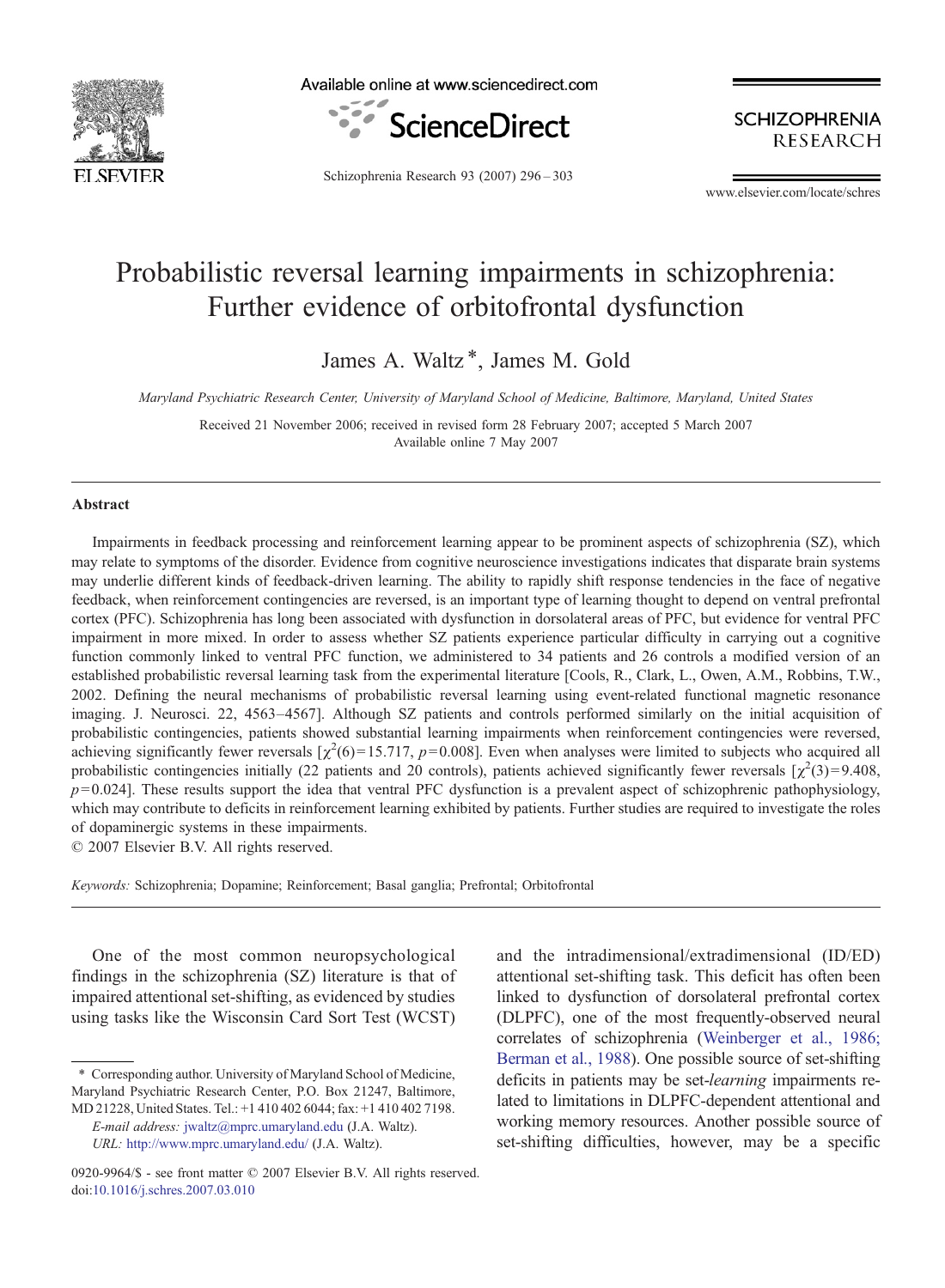impairment in reversing learned associations. The reversal of learned associations is known to depend on ventral and medial areas of prefrontal cortex (PFC) from a variety of studies involving both human and nonhuman animal subjects, including both lesion studies [\(Dias et al., 1996;](#page-6-0) [Fellows and Farah, 2003; Hornak et al., 2004\)](#page-6-0) and those using physiological data acquisition [\(Rolls et al., 1996;](#page-7-0) [Cools et al., 2002; Evers et al., 2005](#page-7-0)). It is thought that ventral PFC contributes to the rapid reversal of learned associations through the integration and online representation of the reinforcement value of stimuli and actions [\(Rolls, 1996; Roesch and Olson, 2005; Schoenbaum and](#page-7-0) [Roesch, 2005](#page-7-0)), while areas of medial prefrontal cortex, such as anterior cingulate cortex (ACC), figure critically in the monitoring of performance and detection of errors, processes which lead to behavioral modifications [\(Carter](#page-6-0) [et al., 1998; Paulus et al., 2002; Holroyd et al., 2004\)](#page-6-0).

The idea that dysfunction in ventral and medial areas of PFC might be a prominent feature of SZ is supported by an increasing amount of evidence pointing to both structural ([Goldstein et al., 1999; Crespo-Facorro et al.,](#page-6-0) [2000; Pantelis et al., 2003; Davatzikos et al., 2005\)](#page-6-0) and functional [\(Bertollo et al., 1996; Carter et al., 2001;](#page-6-0) [Quintana et al., 2003\)](#page-6-0) abnormalities in these brain regions in schizophrenia. Behaviorally, schizophrenia patients have shown impairment on a number of tasks thought to be dependent on intact ventral PFC, including delayed alternation/object alternation [\(Seidman et al., 1995](#page-7-0)) and the Iowa Gambling Task (IGT; [Ritter et al., 2004;](#page-7-0) [Shurman et al., 2005](#page-7-0)), although these results have not been unequivocal (see, e.g., [Wilder et al., 1998\)](#page-7-0). Up to this point, the possibility that schizophrenia involves a specific impairment in reversal learning has been most directly addressed by studies using the ID/ED attentional set-shifting task [\(Elliott et al., 1995; Pantelis et al., 1999](#page-6-0)). Studies involving schizophrenia patients using this task have found that, even when compared with patients with PFC lesions, significantly more patients with SZ fail to reach criterion on reversals of relatively simple rules not requiring the consideration of multiple stimulus dimensions ([Elliott et al., 1995; Pantelis et al., 1999\)](#page-6-0).

While the above results suggest that patients with schizophrenia have particular difficulty using feedback to guide future choices, none of the paradigms mentioned above was designed to test the ability of subjects to adjust to sudden shifts in reinforcement contingencies in a sensitive way. In the ID/ED task, for example, the stimulus–response (S–R) rules are easily acquired by most subjects, and the difficulty in the task comes from the need to associate responses with increasingly complex stimuli. In probabilistic reversal learning tasks, the choice of a particular stimulus is reinforced most, but not all of

the time, and correct responses are occasionally followed by negative feedback. Thus, the difficulty in performing these tasks comes from the need to integrate feedback over a number of trials ([Cools et al., 2002](#page-6-0)). Because not all instances of negative feedback signal a shift in reinforcement contingencies, subjects need to consider each single instance of feedback in the context of the recent history of reinforcement. Thus, participants typically make more errors, and require more trials to reach the learning criterion than when performing reversal learning when guided by probabilistic, as opposed to fully-reliable, feedback.

Neuroimaging studies [\(Cools et al., 2001, 2002, 2007\)](#page-6-0) have demonstrated the dependence of probabilistic reversal learning on ventral PFC (especially the lateral aspect), as well as dopaminergic systems in the brain. In addition, several studies ([Huettel et al., 2002; Paulus et al.,](#page-6-0) [2004\)](#page-6-0) support a role for this same region in monitoring reinforcement trends during learning tasks. By contrast, there is evidence that the gradual acquisition of probabilistic contingencies depends more heavily on subcortical structures in the basal ganglia, and less on cortical structures [\(Knowlton et al., 1996; Seger and](#page-6-0) [Cincotta, 2005](#page-6-0)). The results of multiple studies ([Keri](#page-6-0) [et al., 2000; Weickert et al., 2002; Beninger et al., 2003;](#page-6-0) [Keri et al., 2005](#page-6-0)) suggest that the acquisition of probabilistic contingencies in schizophrenia patients may be relatively unimpaired, perhaps indicative of a relatively intact basal ganglia function in schizophrenia. Thus, patients with SZ could show intact initial discrimination learning, but impaired reversal learning.

Adopting a modified version of the paradigm used by [Cools et al. \(2002\)](#page-6-0), we performed a direct test of probabilistic reversal learning performance in patients and controls. In order to assess whether patients showed particular impairment in the reversal of learned discriminations, we compared the proportions of discriminations achieved and reversed, and the proportions of errors made in discrimination and reversal stages by subjects. We predicted that patients would perform as well as controls on the acquisition of initial discriminations, but show substantial impairment, relative to controls, in the reversal of learned discriminations. Such a dissociation, we argue, would reflect a particular dysfunction in schizophrenia of ventral PFC circuits involved in the detection of sudden shifts of reward contingencies.

## 1. Method

## 1.1. Patients

Thirty-four outpatients with a diagnosis of schizophrenia, based on the Structured Clinical Interview for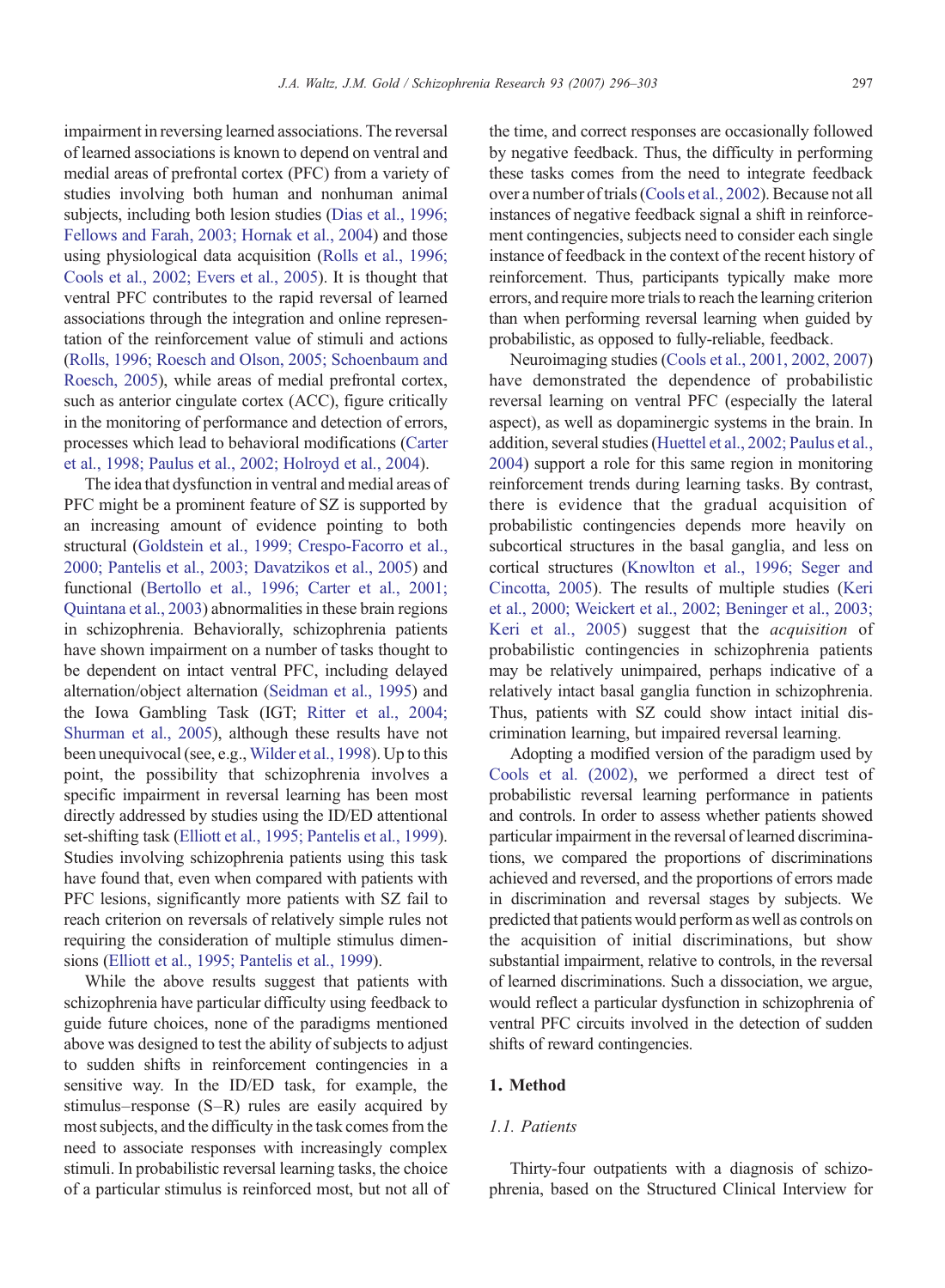DSM-IV (SCID-I; [First et al., 1997\)](#page-6-0), were recruited from the Maryland Psychiatric Research Center (MPRC; Table 1). All patients were clinically stable, as determined by their treating clinician. All patients were tested while receiving stable medication regimens (no changes in type or dose within 4 weeks of study; see Table 1).

#### 1.2. Control subjects

Twenty-six healthy control subjects participated in the study. They were recruited through a combination of newspaper advertisements and random phone number dialing and were extensively screened for Axis I and II disorders using the SCID-I [\(First et al., 1997](#page-6-0)) and the Structured Interview for DSM-III-R Personality Disorders (SIDP-R; [Pfohl et al., 1989](#page-7-0)). Subjects were also screened for family history of psychosis and medical conditions that might impact cognitive performance, including drug use. All control subjects were free of any significant personal psychiatric and medical history, had no history of severe mental illness in first-degree relatives, and did not meet criteria for current substance abuse or dependence.

## 1.3. General procedures

After explanation of study procedures, all subjects provided written informed consent. Before signing consent documents, patients had to demonstrate adequate understanding of study demands, risks, and means of withdrawing from participation in response to structured probe questions. All subjects were compensated for study participation.

Data collection occurred through a battery of standard and experimental neuropsychological tests. Tests included measures of word reading (the Wechsler Test of Adult Reading, or WTAR), word list learning, and working memory. Patients were also characterized using the Brief Psychiatric Ratings Scale (BPRS; [Overall and Gorman,](#page-6-0) [1962](#page-6-0)), the Scales for the Assessment of Negative Symptoms (SANS; [Andreasen, 1984](#page-6-0)), and the Calgary Depression Scale (CDS; [Addington et al., 1992](#page-6-0)).

#### 1.4. Cognitive task

Participants performed a simple probabilistic discrimination learning task, involving the presentation of one discrimination to learn at a time. Participants attempted three discriminations in total, each involving a different pair of gray-scale fractal stimuli. At the beginning of the session, subjects were told that one stimulus from each pair was the "correct" stimulus, and that they had to figure out which one it was and choose it, with a left or right button

| Table 1                                              |  |  |  |
|------------------------------------------------------|--|--|--|
| Characterizing information for patients and controls |  |  |  |

| Measure                        | Control mean<br>(SD) | Patient mean<br>(SD) | $p$ -value |
|--------------------------------|----------------------|----------------------|------------|
| Age                            | 45.01 (11.30)        | 45.47 (8.40)         | 0.860      |
| Age at illness onset           |                      | 23.28 (7.854)        |            |
| Education (years)              | 15.15 (2.31)         | 12.94 (2.36)         | 0.001      |
| Paternal education (years)     | 14.95 (3.48)         | 13.91 (4.37)         | 0.334      |
| Gender (M:F)                   | 14:12                | 23:11                | 0.298      |
| Race                           |                      |                      | 0.239      |
| African American               | 5                    | 12                   |            |
| Caucasian                      | 21                   | 21                   |            |
| Other                          | $\theta$             | $\mathbf{1}$         |            |
| Medication regimens            |                      |                      |            |
| Single first-generation<br>med |                      | 7                    |            |
| Haloperidol                    |                      | $\overline{4}$       |            |
| Fluphenazine                   |                      | 3                    |            |
| Single second-                 |                      | 16                   |            |
| generation med                 |                      |                      |            |
| Clozapine                      |                      | 7                    |            |
| Risperidone                    |                      | 4                    |            |
| Olanzapine                     |                      | $\overline{4}$       |            |
| Aripiprazole                   |                      | $\mathbf{1}$         |            |
| Multiple antipsychotics        |                      | 11                   |            |
| Clozapine+<br>risperidone      |                      | 10                   |            |
| Clozapine+<br>fluphenazine     |                      | 1                    |            |
| Clinical ratings               |                      |                      |            |
| <b>BPRS</b>                    |                      | 35.97 (10.51)        |            |
| SANS                           |                      | 33.18 (16.82)        |            |
| Calgary depression<br>scale    |                      | 3.30(3.63)           |            |
| Standard                       |                      |                      |            |
| neuropsychology                |                      |                      |            |
| Wechsler test of adult         | 110.38 (11.62)       | 98.24 (17.15)        | $= 0.002$  |
| reading<br>Hopkins verbal      | 28.04 (4.96)         | 21.76 (5.53)         | < 0.001    |
| learning score                 |                      |                      |            |
| Spatial span scaled<br>score   | 11.46 (2.16)         | 7.97(3.03)           | < 0.001    |
| Letter-number<br>sequencing    | 16.12 (3.01)         | 11.74(3.23)          | < 0.001    |

press, depending upon which side of the screen it appeared. Participants were told, however, that no stimulus was correct all the time, and furthermore, that the "correct" stimulus changed occasionally. Subjects were then told that, once they decided which stimulus was "correct", they should "stick with it" until they felt that the correct stimulus had changed. The choice of one of the stimuli was reinforced 80% of the time (a choice of the other stimulus was reinforced the remaining 20% of the time). If subjects reached a criterion of 9 choices of the more-frequently reinforced stimulus in a block of ten trials (in 50 or fewer total trials), the reinforcement contingencies for the stimuli were reversed: the stimulus that was reinforced 80% of the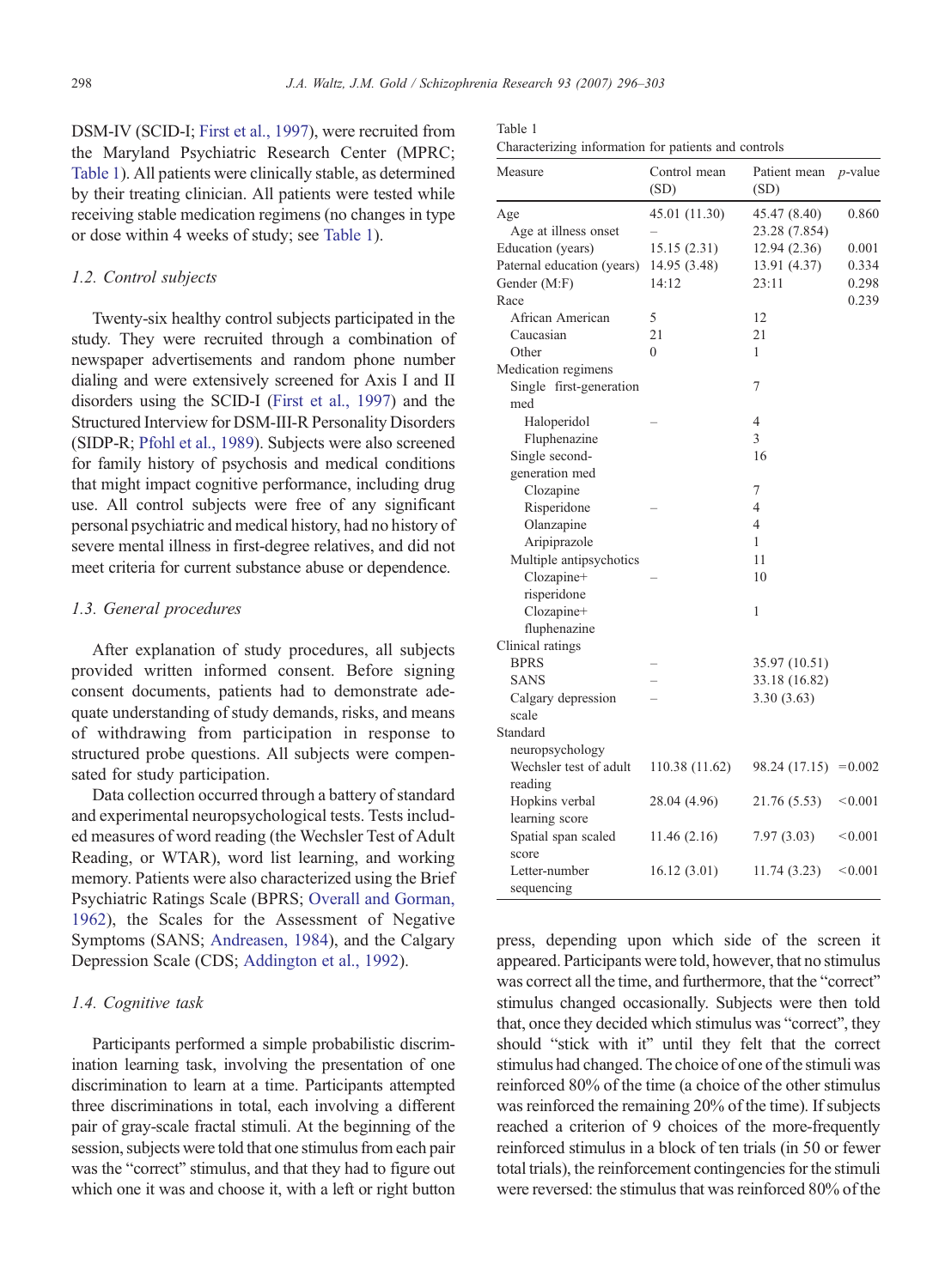<span id="page-3-0"></span>time previously was now reinforced only 20% of the time. In order to reach criterion in this phase, subjects need to detect the shift in reinforcement contingencies and learn to choose the stimulus now reinforced 80% of the time. If subjects succeeded in reaching criterion in this phase, the reinforcement contingencies were reversed one more time, and subjects needed to learn to choose the stimulus that was originally correct, in order to reach criterion. Each subject thus completed up to 2 reversal stages with each stimulus pair (or up to 6 total, along with the 3 initial discrimination stages).

### 1.5. Statistical analyses

In order to assess differences in the numbers of discrimination and reversal stages achieved by participants in the two groups, we determined the numbers of subjects in each group achieving given numbers of discriminations and reversals and performed chi-square tests. Subjects were said to have "achieved" a stage if they had reached the learning criterion within 50 trials. We also quantified the number of "first reversals" achieved by subjects, which could range from 0 to 3. This term was used to designate the initial reversal of a learned discrimination. We compared the subjects from each group who achieved all possible discriminations

on the numbers of first reversals achieved, in order to determine if subjects who showed relatively intact discrimination learning still show impairment in the reversal of acquired discriminations. We also compared the subjects from each group who achieved all possible discriminations on the proportion of error trials during each stage type. An "error" reflected the choice of the less-frequently reinforced stimulus, regardless of the type of feedback given on that trial. We used an Analysis of Covariance (ANCOVA) to compare average error rates during discrimination stages and reversal stages. This ANCOVA used factors of group and learning stage (discrimination versus reversal) and used performance on the WTAR as a covariate to control for the effects of more between-group global differences in intellectual functioning.

## 2. Results

## 2.1. Initial discrimination learning performance

We first examined the ability of both groups to learn the initial discriminations. As shown in Fig. 1A, the groups performed similarly. This impression was confirmed statistically by the results of a chi-square test  $[\chi^2(3) = 2.084, p = 0.555]$ . Greater than 60% of subjects in



Fig. 1. Task performance by controls (gray bars) and patients with schizophrenia (black bars). (A) Percentages of subjects in each group achieving possible numbers of initial discriminations. (B) Percentages of subjects in each group achieving different numbers of reversals (6 were possible). (C) Numbers of initial discriminations reversed at least once by participants in each group (maximum of 3). Twenty controls and 22 patients achieved all three initial discriminations. (D) Average percentages of error trials on initial discrimination and first reversal trials by participants.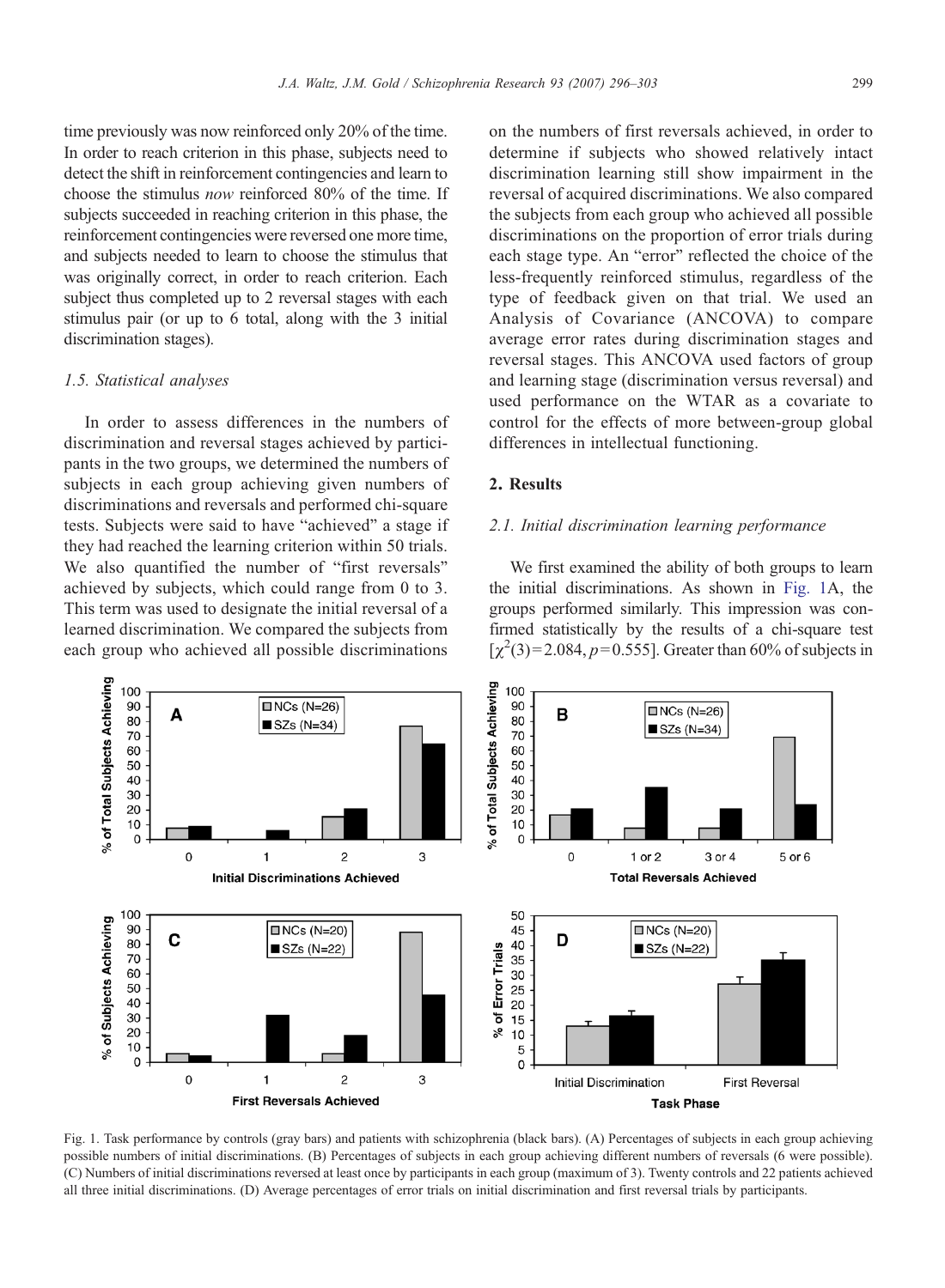each group achieved all 3 discriminations, while another 15% of subjects in each group achieved 2 discriminations.

## 2.2. Reversal learning performance

We next examined the ability of both groups to reverse learned discriminations. When we compared the number of reversals achieved by subjects in each group, we found a significant group difference  $[\chi^2(6) = 15.717]$ ,  $p=0.008$ ]. As shown in [Fig. 1B](#page-3-0), while over 60% of controls achieved 5 or more reversals, only 24% of patients did. While only 25% of controls achieved fewer than 3 reversals, fully 56% of patients did. Even when we compared only the (22) patients and (20) controls who achieved all three discriminations on the number of discriminations reversed at least once, we found a significant group difference  $[\chi^2(3)=9.408, p=0.024;$ see [Fig. 1](#page-3-0)C]. Among patients who achieved all 3 discriminations, 36% reversed 0 or 1 of those discriminations, compared with 6% of controls. Almost 90% of controls reversed all 3 discriminations at least once, whereas only 45% of patients did.

Finally, we examined percentages of error trials in discrimination and reversal stages for the 22 patients and 20 controls who achieved all three discriminations ([Fig.](#page-3-0) [1](#page-3-0)D). An ANCOVA, using WTAR performance as a covariate, revealed an interaction between the factors of group and learning stage [initial discrimination versus reversal;  $F(1, 39)=4.12$ ;  $p<0.05$ ], indicating that the effect of group on learning performance was modulated by test type. Post-hoc least-squared means tests confirmed the presence a group difference in reversal error rates  $[t(39)=2.12, p<0.05]$ , as well as the *lack* of a group difference in the percentage of discrimination errors  $[t(39)=0.80]$ .

#### 2.3. Correlation analyses

Pearson correlation analyses revealed weak associations between experimental measures and several negative symptom ratings. There was a trend toward a significant correlation between reversal errors and total scores on the SANS, as well as scores on the affective blunting subscale of the SANS (see Table 2). There was a trend toward a significant correlation between discrimination errors and scores on the alogia subscale of the SANS. There was no evidence of systematic associations between experimental measures and ratings of positive symptoms or depression.

Correlation analyses revealed systematic associations between experimental measures and two standard neuropsychological measures: the WTAR and letter-

| ۰,<br>٧ |  |
|---------|--|
|---------|--|

Correlations between symptom ratings and standard neuropsychological measures and error percentages during discrimination and reversal phases

| Symptom rating                        | Discrimination phase                       |                             | 1st reversal phase                         |                             |  |
|---------------------------------------|--------------------------------------------|-----------------------------|--------------------------------------------|-----------------------------|--|
| scale                                 | Correlation<br>with error<br>$\frac{0}{0}$ | $p$ value of<br>correlation | Correlation<br>with error<br>$\frac{0}{0}$ | $p$ value of<br>correlation |  |
| CDS total                             | $-0.04$                                    | 0.82                        | $-0.20$                                    | 0.29                        |  |
| <b>SANS</b> total                     | 0.24                                       | 0.19                        | 0.34                                       | 0.06                        |  |
| $-A$ ffective<br>Blunting<br>Subscale | 0.18                                       | 0.32                        | 0.34                                       | 0.06                        |  |
| $-Alogia$<br>Subscale                 | 0.33                                       | 0.06                        | 0.21                                       | 0.28                        |  |
| $-A$ volition<br>Subscale             | 0.23                                       | 0.19                        | 0.20                                       | 0.28                        |  |
| -Anhedonia<br>Subscale                | $-0.03$                                    | 0.85                        | 0.15                                       | 0.42                        |  |
| <b>BPRS</b> total                     | 0.22                                       | 0.23                        | $-0.01$                                    | 0.97                        |  |
| $-Psychosis$<br>Cluster               | 0.25                                       | 0.15                        | $-0.21$                                    | 0.28                        |  |
| -Disorganization<br>Cluster           | 0.18                                       | 0.33                        | 0.01                                       | 0.95                        |  |
| $-Neg.$ Symptom<br>Cluster            | 0.21                                       | 0.23                        | 0.28                                       | 0.14                        |  |
| -Depression<br>Cluster                | $-0.17$                                    | 0.34                        | $-0.12$                                    | 0.52                        |  |
| Neuropsychol.<br>measure              | Discrimination phase                       |                             | 1st reversal phase                         |                             |  |
|                                       | Correlation<br>with error<br>$\frac{0}{0}$ | $p$ value of<br>correlation | Correlation<br>with error<br>$\frac{0}{0}$ | $p$ value of<br>correlation |  |
| <b>HVLT</b> total                     | $-0.37$                                    | 0.03                        | $-0.02$                                    | 0.93                        |  |
| WTAR-SS                               | $-0.41$                                    | 0.02                        | $-0.39$                                    | 0.03                        |  |
| <b>LNS</b>                            | $-0.45$                                    | 0.01                        | $-0.38$                                    | 0.03                        |  |
| Spatial span-<br>SS                   | $-0.22$                                    | 0.22                        | $-0.05$                                    | 0.80                        |  |

Abbreviations: CDS = Calgary Depression Scale; SANS = Scale for the Assessment of Negative Symptoms; AFB = affective blunting; BPRS = Brief Psychiatric Rating Scale; HVLT = Hopkins Verbal Learning Test; WTAR = Wechsler Test of Adult Reading; SS = scaled score; LNS = Letter–number sequencing, Univ. of Maryland version. Bold and italics used when  $p \le 0.05$ ; bold used when  $0.05 < p \le 0.10$ .

number sequencing. The fact that correlations with both measures were significant for both discrimination errors and reversal errors suggests that both probabilistic learning and reversal capture some aspects of executive and general intellectual functioning. Finally, verbal learning scores correlated significantly with discrimination errors, but not reversal errors.

## 3. Discussion

The above results provide support for the idea that patients with schizophrenia have a particular impairment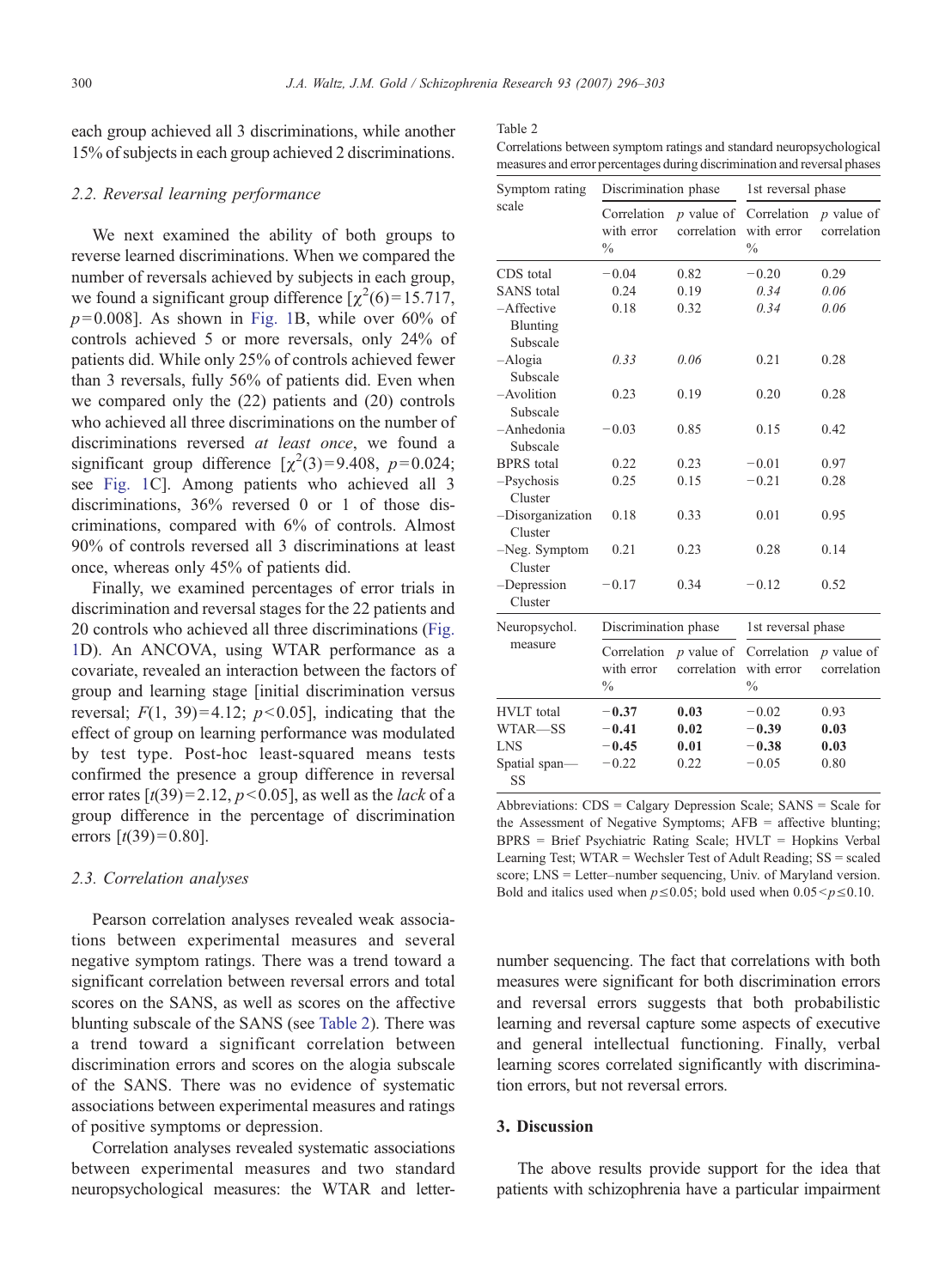in the reversal of learned associations, according with the previous reports of [Pantelis et al. \(1999\)](#page-6-0) and [Elliott et al.](#page-6-0) [\(1995\)](#page-6-0). These results are consistent with other evidence of ventral PFC dysfunction in SZ, in that a considerable body of work indicates that intact ventral PFC function is required for efficient reversal learning ([Cools et al., 2002;](#page-6-0) [Fellows and Farah, 2003](#page-6-0)). In fact, the performance of our patients shows a striking resemblance to that of the orbitofrontal lesion patients of [Fellows and Farah \(2003\).](#page-6-0) Ventral PFC is thought to contribute to the successful performance of tasks like reversal learning by participating in a kind of working memory – namely, the online retention of outcomes associated with certain actions – which enables the detection of sudden shifts in reward contingencies ([Rolls, 1996; Schoenbaum and Roesch,](#page-7-0) [2005](#page-7-0)). One can potentially think of other supposedly OFCdependent experimental tasks, such as the Iowa Gambling Task, in this way [\(Frank and Claus, 2006](#page-6-0)). Findings of impairments on tasks like the IGT suggest that a prominent cognitive deficit in schizophrenia may involve difficulty in using changing feedback to rapidly learn associations.

Whereas most evidence of OFC dysfunction in SZ has emerged in the last decade or so, findings of dorsolateral PFC dysfunction in SZ are long-established [\(Weinberger](#page-7-0) [et al., 1986; Berman et al., 1988](#page-7-0)). In fact, it is likely that dysfunction in multiple PFC subregions contributes to learning impairments in SZ. It is now apparent from neuroimaging studies that successful performance on feedback-driven learning tasks like the WCST ([Monchi](#page-6-0) [et al., 2001](#page-6-0)) and conditional associative learning [\(Boetti](#page-6-0)[ger and D'Esposito, 2005\)](#page-6-0) depends upon interactions among multiple subregions of PFC, with each involved in the online representation of a kind of information (such as reward expectancies, in the case of ventral PFC).

While patients and controls in our study achieved significantly different numbers of reversals, they achieved similar numbers of initial discriminations, and did not differ significantly in the proportion of errors they made in discrimination learning phases. This result is consistent with the finding of several studies [\(Keri et al., 2000;](#page-6-0) [Weickert et al., 2002; Beninger et al., 2003; Keri et al.,](#page-6-0) [2005](#page-6-0)) indicating that the gradual acquisition of probabilistic contingencies in schizophrenia patients may be relatively intact, as well as the idea that different neural systems may support rapid and gradual feedback integration. The gradual integration of probabilistic feedback over many trials seems to rely more on the basal ganglia.

Future studies of probabilistic reversal learning in schizophrenia are needed to elucidate the precise neural underpinnings of reversal learning impairments in schizophrenia. While numerous studies of reversal learning have implicated ventral PFC, recent studies

also point to a role for medial prefrontal cortex (including anterior cingulate cortex), the ventral striatum (nucleus accumbens), and multiple neuromodulatory systems (especially those involving dopamine and serotonin; [Cools et al., 2002, 2007; Evers et al., 2005](#page-6-0)). [Cools and colleagues \(2001, 2007\)](#page-6-0), for example, have shown that increases in tonic dopamine levels in the basal ganglia, following the administration of a dopamine precursor, lead to decrements in reversal learning performance in patients with Parkinson's disease. Schizophrenia has also been associated with excessive dopaminergic tone in the basal ganglia ([Breier](#page-6-0) [et al., 1997; Abi-Dargham et al., 1998\)](#page-6-0), along with reduced stimulus-evoked activity in the ventral striatum [\(Juckel et al., 2006](#page-6-0)). Thus, multiple systems could contribute to poor reversal learning in SZ patients.

Because all effective antipsychotic medications exert their therapeutic effect by acting at D2 dopamine receptors [\(Kapur and Mamo, 2003\)](#page-6-0), and thus necessarily interact with the brain system most-frequently implicated in reward processing [\(Montague et al., 2004](#page-6-0)), future studies of probabilistic reversal learning in schizophrenia should also consider the role that antipsychotic medications possibly play in modulating the effects of the disease. Furthermore, because antipsychotic medications vary in their affinities for diverse receptor types [\(Remington and Kapur, 2000\)](#page-7-0), there is reason to believe that different classes of antipsychotics may affect reversal learning in somewhat different ways. The results of several studies suggest that high doses of potent D2-blocking medications (first-generation antipsychotics) have a relatively detrimental effect on basal ganglia-driven probabilistic learning, whereas atypical antipsychotic medications, which bind more strongly to D1 and serotonin receptors in the cortex, may have a more adverse effect on the performance of reinforcement learning tasks dependent on ventral PFC ([Beninger](#page-6-0) [et al., 2003; Keri et al., 2005\)](#page-6-0). Unfortunately, we were not able to study medication effects in this study in a systematic way, as subgroups of patients on similar medication regimens in our study were not wellmatched in terms of demographics or symptom profiles. The unique effects that individual antipsychotic medications have on aspects of reinforcement learning need to be studied in the context of controlled clinical trials.

## References

Abi-Dargham, A., Gil, R., Krystal, J., Baldwin, R.M., Seibyl, J.P., Bowers, M., van Dyck, C.H., Charney, D.S., Innis, R.B., Laruelle, M., 1998. Increased striatal dopamine transmission in schizophrenia: confirmation in a second cohort. Am. J. Psychiatry 155, 761–767.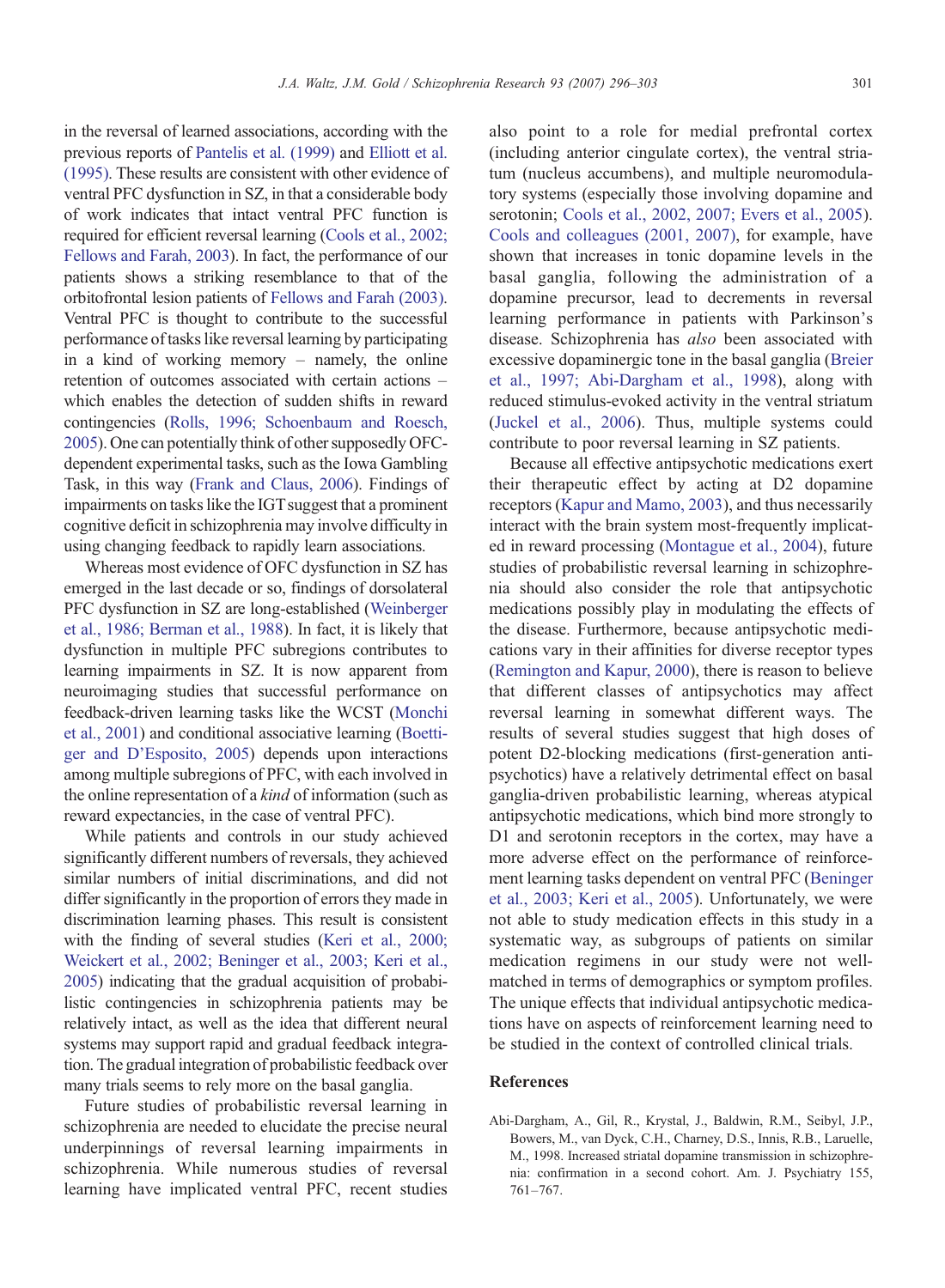- <span id="page-6-0"></span>Addington, D., Addington, J., Maticka-Tyndale, E., Joyce, J., 1992. Reliability and validity of a depression rating scale for schizophrenics. Schizophr. Res. 6, 201–208.
- Andreasen, N.C., 1984. The Scale for the Assessment of Negative Symptoms (SANS). University of Iowa, Iowa City, IA.
- Beninger, R.J., Wasserman, J., Zanibbi, K., Charbonneau, D., Mangels, J., Beninger, B.V., 2003. Typical and atypical antipsychotic medications differentially affect two nondeclarative memory tasks in schizophrenic patients: a double dissociation. Schizophr. Res. 61, 281–292.
- Berman, K.F., Illowsky, B.P., Weinberger, D.R., 1988. Physiological dysfunction of dorsolateral prefrontal cortex in schizophrenia. IV. Further evidence for regional and behavioral specificity. Arch. Gen. Psychiatry 45, 616–622.
- Bertollo, D.N., Cowen, M.A., Levy, A.V., 1996. Hypometabolism in olfactory cortical projection areas of male patients with schizophrenia: an initial positron emission tomography study. Psychiatry Res. 60, 113–116.
- Boettiger, C.A., D'Esposito, M., 2005. Frontal networks for learning and executing arbitrary stimulus–response associations. J. Neurosci. 25, 2723–2732.
- Breier, A., Su, T.P., Saunders, R., Carson, R.E., Kolachana, B.S., de Bartolomeis, A., Weinberger, D.R., Weisenfeld, N., Malhotra, A.K., Eckelman, W.C., Pickar, D., 1997. Schizophrenia is associated with elevated amphetamine-induced synaptic dopamine concentrations: evidence from a novel positron emission tomography method. Proc. Natl. Acad. Sci. U. S. A. 94, 2569–2574.
- Carter, C.S., Braver, T.S., Barch, D.M., Botvinick, M.M., Noll, D., Cohen, J.D., 1998. Anterior cingulate cortex, error detection, and the online monitoring of performance. Science 280, 747–749.
- Carter, C.S., MacDonald III, A.W., Ross, L.L., Stenger, V.A., 2001. Anterior cingulate cortex activity and impaired self-monitoring of performance in patients with schizophrenia: an event-related fMRI study. Am. J. Psychiatry 158, 1423–1428.
- Cools, R., Barker, R.A., Sahakian, B.J., Robbins, T.W., 2001. Enhanced or impaired cognitive function in Parkinson's disease as a function of dopaminergic medication and task demands. Cereb. Cortex 11, 1136–1143.
- Cools, R., Clark, L., Owen, A.M., Robbins, T.W., 2002. Defining the neural mechanisms of probabilistic reversal learning using event-related functional magnetic resonance imaging. J. Neurosci. 22, 4563–4567.
- Cools, R., Lewis, S.J., Clark, L., Barker, R.A., Robbins, T.W., 2007. L-DOPA disrupts activity in the nucleus accumbens during reversal learning in parkinson's disease. Neuropsychopharmacology 32, 180–189.
- Crespo-Facorro, B., Kim, J., Andreasen, N.C., O'Leary, D.S., Magnotta, V., 2000. Regional frontal abnormalities in schizophrenia: a quantitative gray matter volume and cortical surface size study. Biol. Psychiatry 48, 110–119.
- Davatzikos, C., Shen, D., Gur, R.C., Wu, X., Liu, D., Fan, Y., Hughett, P., Turetsky, B.I., Gur, R.E., 2005. Whole-brain morphometric study of schizophrenia revealing a spatially complex set of focal abnormalities. Arch. Gen. Psychiatry 62, 1218–1227.
- Dias, R., Robbins, T.W., Roberts, A.C., 1996. Dissociation in prefrontal cortex of affective and attentional shifts. Nature 380, 69–72.
- Elliott, R., McKenna, P.J., Robbins, T.W., Sahakian, B.J., 1995. Neuropsychological evidence for frontostriatal dysfunction in schizophrenia. Psychol. Med. 25, 619–630.
- Evers, E.A., Cools, R., Clark, L., van der Veen, F.M., Jolles, J., Sahakian, B.J., Robbins, T.W., 2005. Serotonergic modulation of prefrontal cortex during negative feedback in probabilistic reversal learning. Neuropsychopharmacology 30, 1138–1147.
- Fellows, L.K., Farah, M.J., 2003. Ventromedial frontal cortex mediates affective shifting in humans: evidence from a reversal learning paradigm. Brain 126, 1830–1837.
- First, M.B., Spitzer, R.L., Gibbon, M., Williams, J.B.W., 1997. Structured Clinical Interview for DSM-IV-Axis I Disorders (SCID-I). American Psychiatric Press, Washington, DC.
- Frank, M.J., Claus, E.D., 2006. Anatomy of a decision: striatoorbitofrontal interactions in reinforcement learning, decision making, and reversal. Psychol. Rev. 113, 300–326.
- Goldstein, J.M., Goodman, J.M., Seidman, L.J., Kennedy, D.N., Makris, N., Lee, H., Tourville, J., Caviness Jr., V.S., Faraone, S.V., Tsuang, M.T., 1999. Cortical abnormalities in schizophrenia identified by structural magnetic resonance imaging. Arch. Gen. Psychiatry 56, 537–547.
- Holroyd, C.B., Nieuwenhuis, S., Yeung, N., Nystrom, L., Mars, R.B., Coles, M.G., Cohen, J.D., 2004. Dorsal anterior cingulate cortex shows fMRI response to internal and external error signals. Nat. Neurosci. 7, 497–498.
- Hornak, J., O'Doherty, J., Bramham, J., Rolls, E.T., Morris, R.G., Bullock, P.R., Polkey, C.E., 2004. Reward-related reversal learning after surgical excisions in orbitofrontal or dorsolateral prefrontal cortex in humans. J. Cogn. Neurosci. 16, 463–478.
- Huettel, S.A., Mack, P.B., McCarthy, G., 2002. Perceiving patterns in random series: dynamic processing of sequence in prefrontal cortex. Nat. Neurosci. 5, 485–490.
- Juckel, G., Schlagenhauf, F., Koslowski, M., Wustenberg, T., Villringer, A., Knutson, B., Wrase, J., Heinz, A., 2006. Dysfunction of ventral striatal reward prediction in schizophrenia. NeuroImage 29, 409–416.
- Kapur, S., Mamo, D., 2003. Half a century of antipsychotics and still a central role for dopamine D2 receptors. Prog. Neuro-Psychopharmacol. Biol. Psychiatry 27, 1081–1090.
- Keri, S., Kelemen, O., Szekeres, G., Bagoczky, N., Erdelyi, R., Antal, A., Benedek, G., Janka, Z., 2000. Schizophrenics know more than they can tell: probabilistic classification learning in schizophrenia. Psychol. Med. 30, 149–155.
- Keri, S., Nagy, O., Kelemen, O., Myers, C.E., Gluck, M.A., 2005. Dissociation between medial temporal lobe and basal ganglia memory systems in schizophrenia. Schizophr. Res. 77, 321–328.
- Knowlton, B.J., Mangels, J.A., Squire, L.R., 1996. A neostriatal habit learning system in humans. Science 273, 1399–1402.
- Monchi, O., Petrides, M., Petre, V., Worsley, K., Dagher, A., 2001. Wisconsin card sorting revisited: distinct neural circuits participating in different stages of the task identified by event-related functional magnetic resonance imaging. J. Neurosci. 21, 7733–7741.
- Montague, P.R., Hyman, S.E., Cohen, J.D., 2004. Computational roles for dopamine in behavioural control. Nature 431, 760–767.
- Overall, J.E., Gorman, D.R., 1962. The brief psychiatric rating scale. Psychol. Rep. 10, 799–812.
- Pantelis, C., Barber, F.Z., Barnes, T.R., Nelson, H.E., Owen, A.M., Robbins, T.W., 1999. Comparison of set-shifting ability in patients with chronic schizophrenia and frontal lobe damage. Schizophr. Res. 37, 251–270.
- Pantelis, C., Velakoulis, D., McGorry, P.D., Wood, S.J., Suckling, J., Phillips, L.J., Yung, A.R., Bullmore, E.T., Brewer, W., Soulsby, B., Desmond, P., McGuire, P.K., 2003. Neuroanatomical abnormalities before and after onset of psychosis: a cross-sectional and longitudinal MRI comparison. Lancet 361, 281–288.
- Paulus, M.P., Hozack, N., Frank, L., Brown, G.G., 2002. Error rate and outcome predictability affect neural activation in prefrontal cortex and anterior cingulate during decision-making. NeuroImage 15, 836–846.